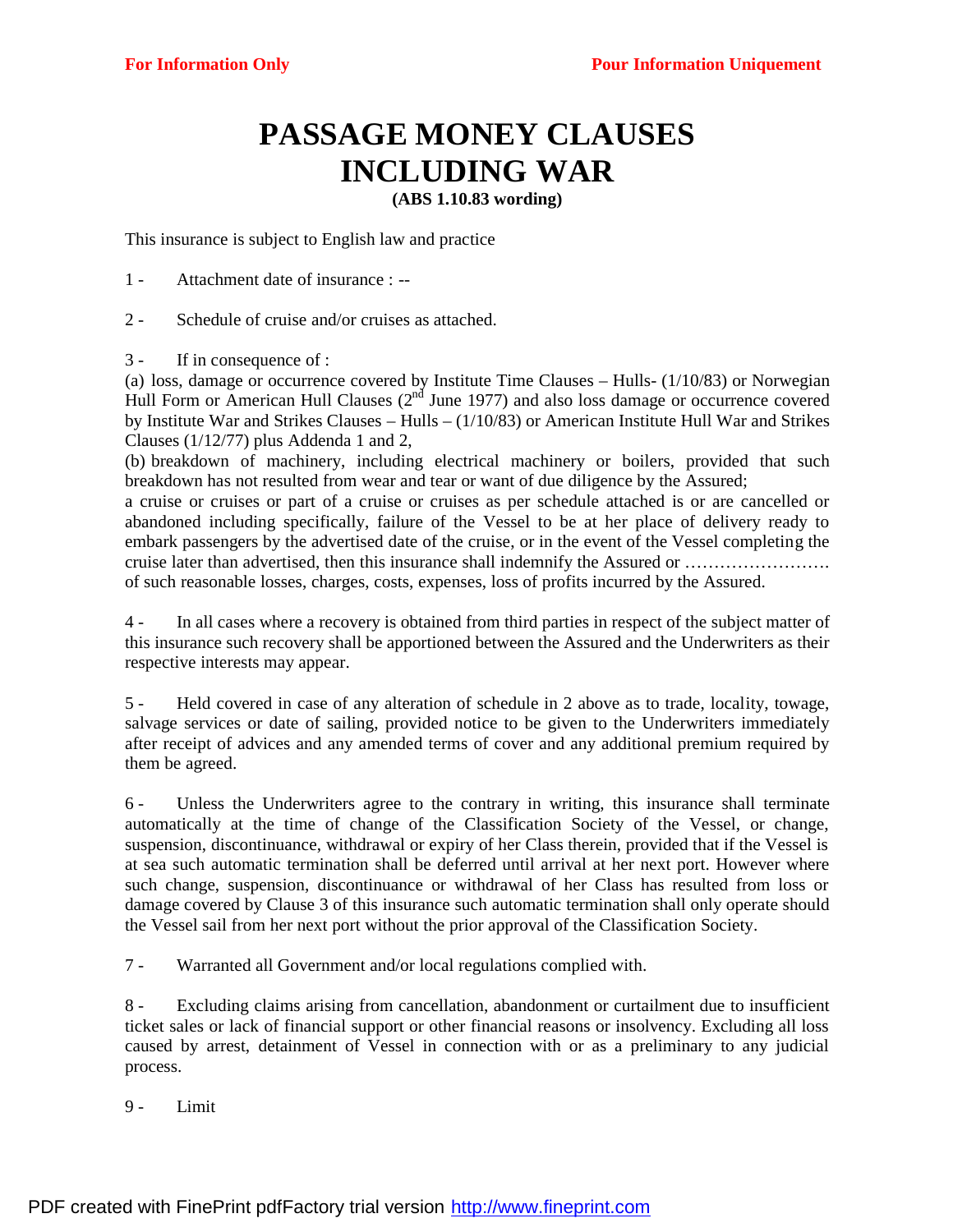Limit ……………….. in all during the currency of the Insurance.

10 - ……………..% of amount insured hereunder at Assured's risk and warranted uninsured.

11 - Reinstatement Clause : in the event of a claim hereunder this Insurance shall be automatically reinstated by the amounts of the said claims to the full amount insured hereunder in consideration of which the Assured agrees to pay Additional Premium calculated at pro rata daily on the amount of such claims from the date of such loss to the expiry date of the Insurance.

12 - This insurance excludes :

12.1Loss damage liability or expenses arising from

12.1.1 any detonation of any weapon of war employing atomic or nuclear fission and/or fusion or other like reaction or radioactive force or matter, hereinafter called a nuclear weapon of war ;

12.1.2 the outbreak of war (whether there be a declaration of war or not ) between any of the following countries : United Kingdom, United States of America, France, the Union of Soviet Socialist Republics, the People's Republic of China.

12.1.3 Requisition or pre-emption

12.1.4 Capture seizure arrest restraint detainment confiscation or expropriation by or under the order of the Government or any public or local authority of the country in which the Vessel is owned or registered.

12.1.5 Arrest restraint detainment confiscation or expropriation under quarantine regulations or by reason of infringement of any customs or trading regulations.

12.1.6 The operation of ordinary judicial process, failure to provide security or to pay fine or penalty or any financial cause.

12.2any claim for any sum recoverable under any other insurance on the Vessel or which would be recoverable under such insurance but for the existence of this insurance.

12.3Any claim for expenses arising from delay except such expenses as would be recoverable in principle in English law and practice under the York-Antwerp Rules 1974.

 $13 -$ 

13.1 Cover hereunder in respect of the risk of war, etc. may be cancelled by either the Underwriters or the Assured giving 7 days notice (such cancellation becoming effective on the expiry of 7 days from midnight of the day on which notice of cancellation is issued by or to the Underwriters). The Underwriters agree however to reinstate cover subject to agreement between the Underwriters and the Assured prior to the expiry of such notice of cancellation as to new rate of premium and/or conditions and/or warranties.

13.2 Whether or not such notice of cancellation has been given cover hereunder in respect of the risks of war, etc., shall TERMINATE AUTOMATICALLY

13.2.1 upon the occurrence of any hostile detonation of any nuclear weapon of war as defined in clause 12.1.1 wheresoever or whensoever such detonation may occur and whether or not the Vessel may be involved.

13.2.2 upon the outbreak of war (whether there be a declaration of war or not) between any of the following countries : United Kingdom, United States of America, France, the Union of Soviet Socialist Republics, the People's Republic of China.

13.2.3 in the event of the Vessel being requisitioned, either for title or use

13.3 In the event either of cancellation by notice or of automatic termination of this insurance by reason of the operation of this Clause 13, pro rata net return if premium shall be payable to the Assured.